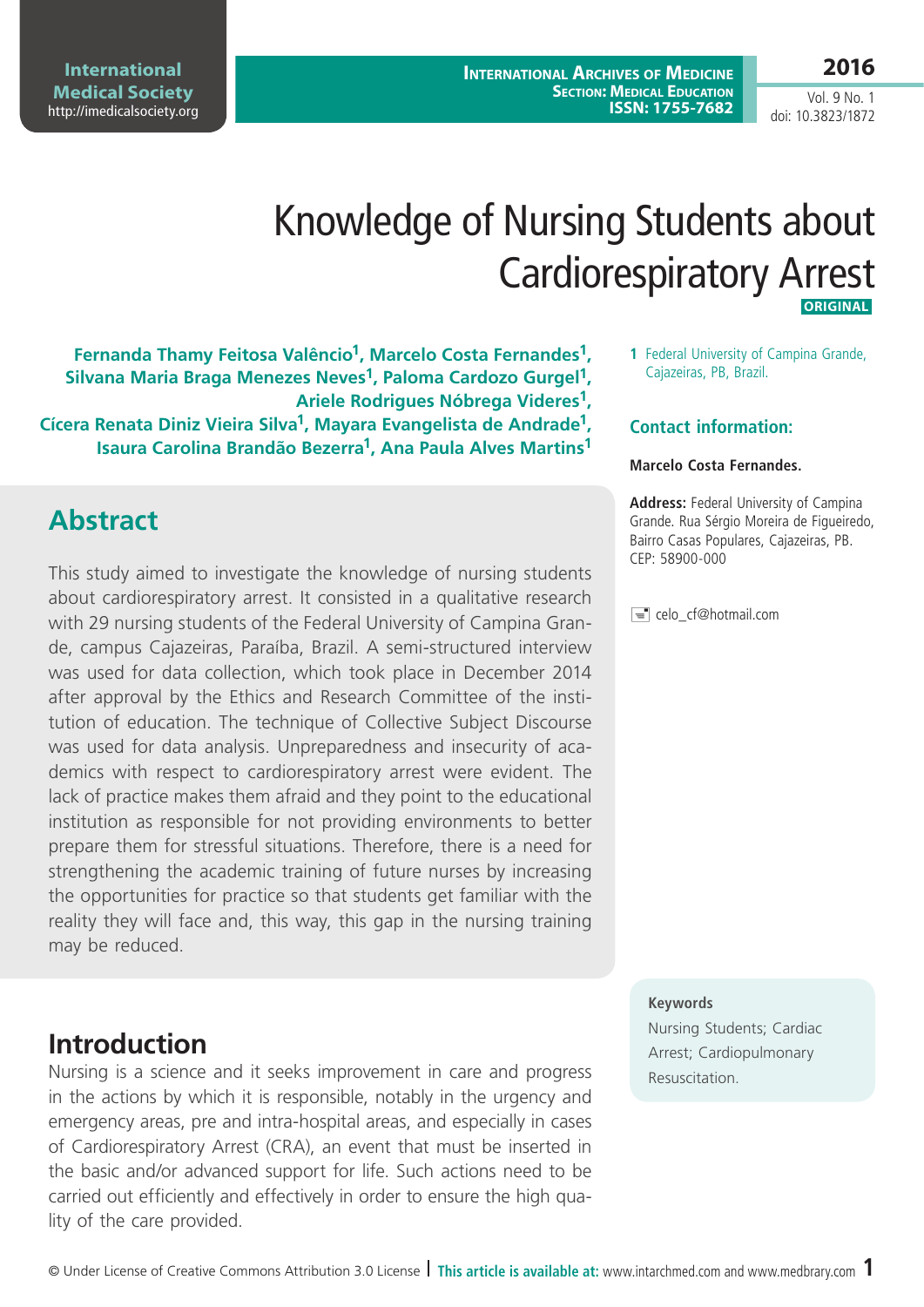**International Archives of Medicine SECTION: MEDICAL EDUCATION ISSN: 1755-7682**

Vol. 9 No. 1 doi: 10.3823/1872

**2016**

Cardiovascular diseases (CVD) are among the main factors triggering CRA. These have been the leading cause of death in Brazil since 1970, particularly due to the reduction in mortality from infectious and parasitic diseases associated with the prevalence of risk factors for cardiovascular diseases. The World Health Organization (WHO) considers obesity, smoking, dyslipidemia, insufficient intake of fruits and vegetables as the main responsible for the majority of deaths from cardiovascular diseases [1].

CRA is considered a worldwide public health problem. This keeps causing many deaths in despite of the advances of recent years [2]. CRA can be defined as a sudden and unexpected condition of absolute deficiency of tissue oxygenation due to disruption of the respiratory function or inefficiency of the circulatory system [3].

Among the main emergencies that threaten life, CRA is considered the most complex because the chance of survival is directly linked to the care offered, which must be fast, safe and effective [4].

CRA is considered also a clinical urgency. Its treatment consists in preserve the life, relieve suffering and restore health. This service should be performed by a team trained to undertake such action. Thus, the role of the nurse stands out, as this professional is often responsible for recognizing the CRA and starting the Basic Life Support (BLS) and assisting in the Advanced Life Support (ALS). For this reason, professionals should have knowledge and training in resuscitation, in order to prevent losses in the support provided [4]. It is understood that the skills for such activities must be learned during the training process of future nurses, that is, in institutions of higher education.

Thus, the present study will address the knowledge of nursing students on the CRA in order to understand how this issue is being approached in the formation of nursing students. The research will help to understand the facilities and present gaps in training of nurses concerning this subject.

Therefore, the present investigation aims to ascertain the knowledge of nursing students about the cardiorespiratory arrest.

### **Method**

The participants of this research consisted of 29 nursing students of the Federal University of Campina Grande campus Cajazeiras. As inclusion criteria, only students enrolled in the eighth and ninth period (semester) of the course and who were enrolled in the disciplines "Supervised Internship I - Basic Health Network" and "Supervised Internship II - Hospital Network". The choice of the eighth and ninth periods is given to fact that these students have already attended all the theoretical academic disciplines. As exclusion criteria, students who had already did an extra-university course on Basic Life Support and Advanced Life in Cardiopulmonary Resuscitation were excluded.

Data collection was performed using semi-structured interviews. These, at the same time that value the presence of the investigator, provide all possible perspectives for the informant to reach the necessary spontaneity, enriching the investigation [5].

Interviews were carried out individually, based on guiding questions on the subject and respecting the free expression of their representations. The interviews took place in December 2014. Suspension of data collection occurred from the moment that the theoretical saturation was identified. The interviews were recorded with permission of respondents. Before starting transcription, interviews were heard several times in order to understand the words.

The methodological process known as Collective Subject Discourse (CSD), second Lefèvre and Lefèvre, which is a tool that enables the representation of thought of a particular group, was adopted to proceed with ordination and organization of empirical data produced by the semi-structured interviews with selected nurses in this investiga-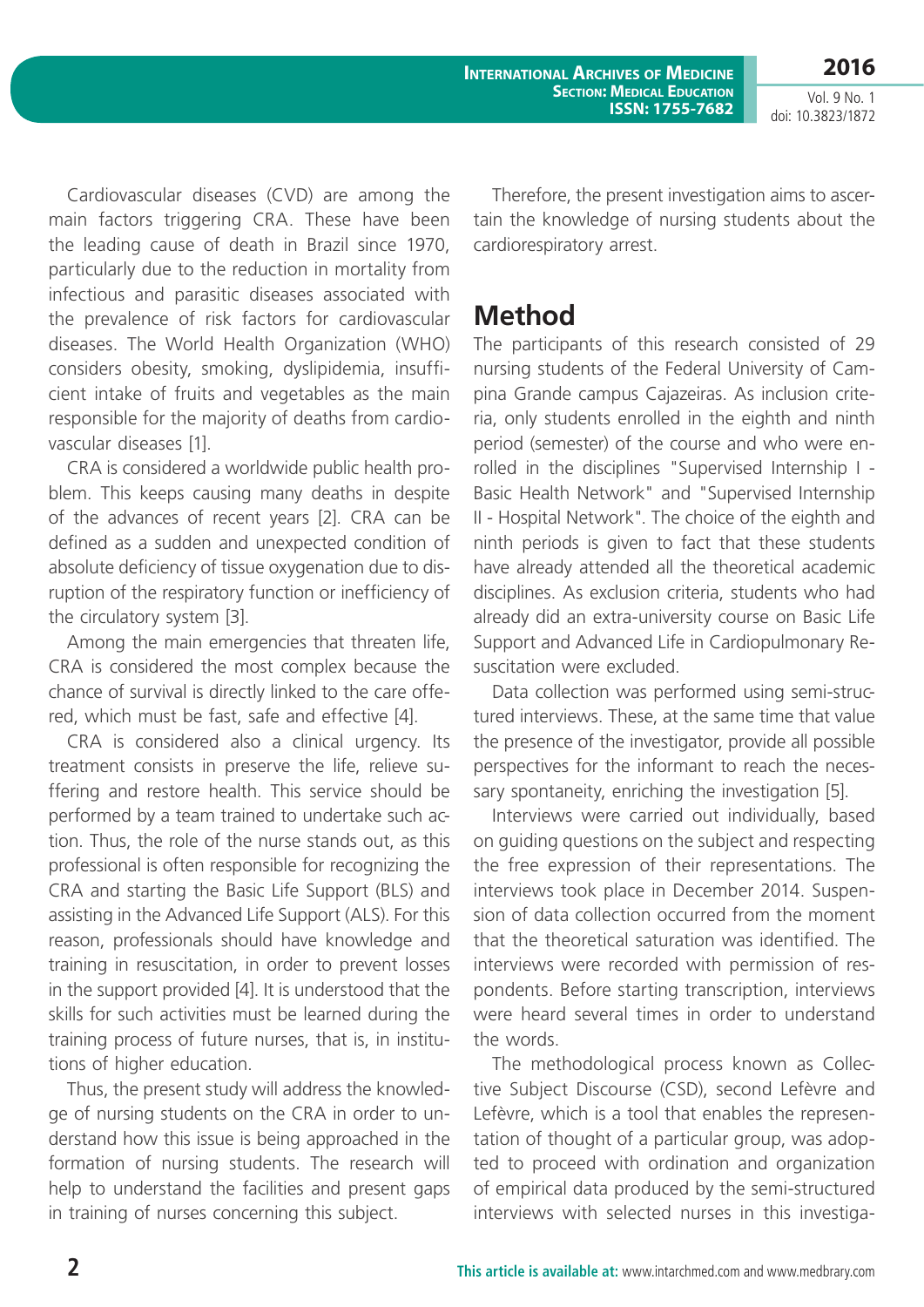**2016** Vol. 9 No. 1

doi: 10.3823/1872

tion. This methodology proposes the sum of ideas not in a numerical manner, but operationalizing in a methodological manner the expression of the collective thought through discourse [6].

The CSD's proposal, according Lefèvre and Lefèvre, consists basically in analyze the material built by a community through testimonials and then extract the Central Ideas (CI) and their key-expressions (KEX). At the end, the content of responses with similar meaning is gathered in discourses-synthesis written in the first person singular [6].

The KEX can be defined as fragments, excerpts or verbatim transcripts of the discourse that must be highlighted by the researcher and that reveal the essence of the whole of the observed discourse. In turn, CI is a name or linguistic expression that reveals and describes the meaning of each analyzed discourse and of each homogenous set of KEX the most concise and precise as possible, which will give rise later to the CSD [6].

Regarding the analysis of content of the interviews, initially, there was a brief reading of the lines in order to understand all the transcripts. Subsequently, successive readings were necessary to make it possible to identify the units of meaning related to guiding questions that composed the interview script. Then, KEX of each response were identified, represented by literal words of nurses. These expressions built up the CI which were organized and will be presented in four categories with respective CSD.

This research started after the approval of the project by the Research Ethics Committee (REC) of the Federal University of Campina Grande campus Cajazeiras under opinion nº 883,162. Participation in the study was initiated by signing the Informed Consent (IC), prepared in two copies, one signed by the invited participant and the other by the main researcher. In both copies, the telephone contact of those responsible for the research and the telephone contact of the REC were included.

The study respected the human condition and complied with all requirements of autonomy, nonmaleficence, justice and equity, among other explicit requirements in Resolution 466/2012 of the Ministry of Health [7].

### **Results**

Based on the speeches of the students about the knowledge on the cardiorespiratory arrest, it was possible to identify four discourses that will be presented and discussed with their respective CSD.

The first speech focuses on the inaccuracy of academics in identifying a Cardiopulmonary Arrest. Eleven students participated in this CSD.

The **CSD 02** deals with the accurate answers on how to provide the best care for a patient in situation of CRA. Eight academics participated in the CSD.

#### **Inaccuracy in identifying the Cardiorespiratory Arrest**

*Symptoms will be the chest pain accompanied by sweating, cold and clammy skin, tachypnea with increased respiratory rate, tachycardia or bradycardia can occur, I identify one patient with CRA (Cardiorespiratory Arrest) first checking cyanosis of the extremities. Another point is that we see the issue of low blood pressure, and decreased peripheral perfusion which is a good sign to describe the cardiac arrest, then the patient will present a sudden illness, with thin and weak pulse, he will present absence of heartbeat, fatigue, absence of cardiac auscultation, peripheral pulse almost nil, chest pain, troubled breathing, cough, dizziness, headache, shortness of breath, paleness, then you will identify first checking peripheral pulses and the absence of the pulse will also be an indication of CRA.*

CSD 01.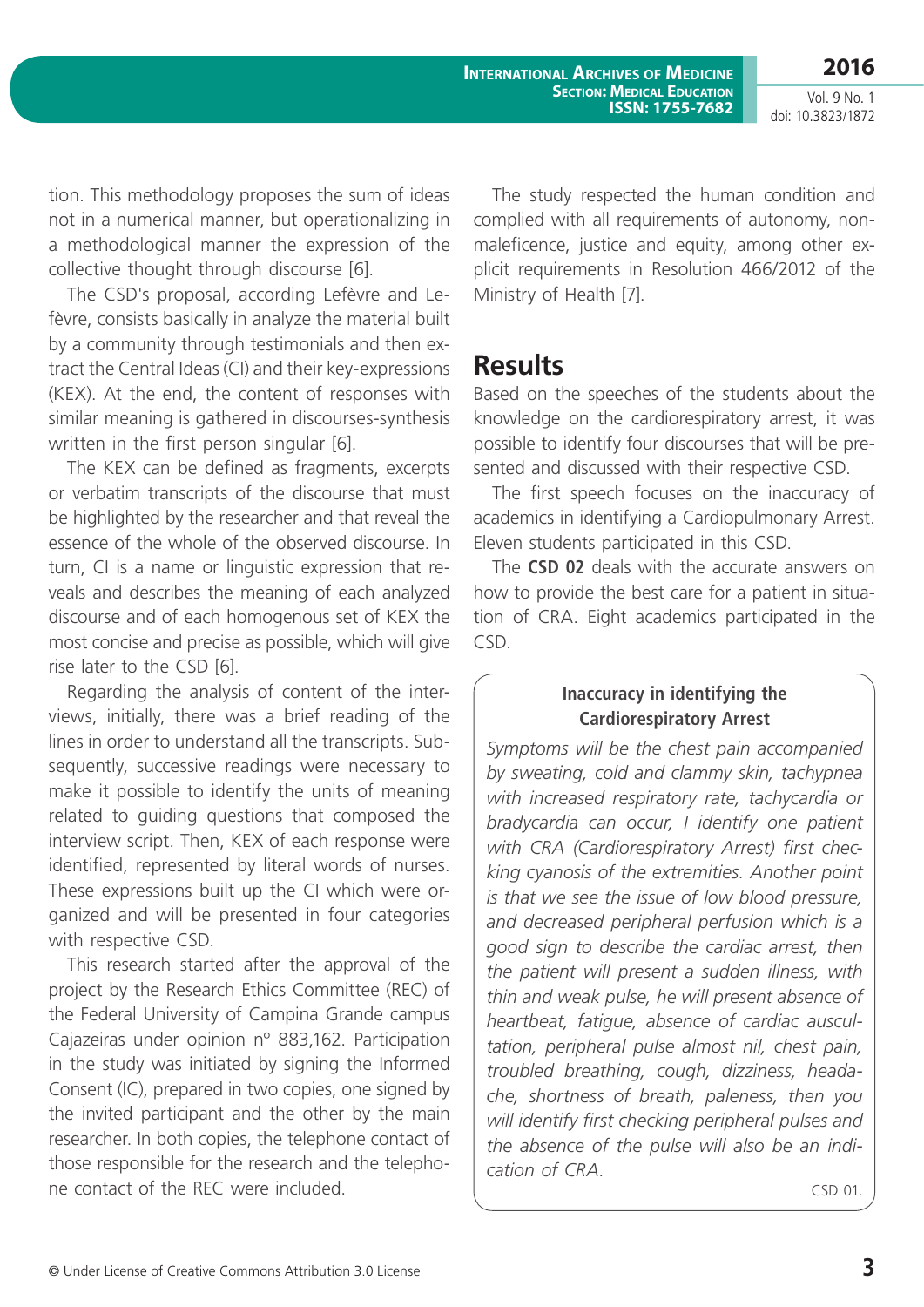Vol. 9 No. 1 doi: 10.3823/1872

### **Accurate answers about procedures in situation of Cardiorespiratory Arrest**

*Regardless the location, I would first make a brief analysis of the space, because case the protocol says that the first thing to do is to assure the safety of the scene, not to put the lives of the professional at risk and complicate even more the situation. Approach the victim, identify the cardiac arrest, if confirmed, call the emergency specialized service, open space by asking people to step away, I would leave the victim lying and begin compressions, to avoid losing muscle activity. Then, for the maneuvers, I would follow the CAB, for compressions, we do usually 30 compressions to 2 breaths if you have assistance, but if you're alone, try to do 100 compressions per minute, just to avoid suspension of blood supply to the brain and to reduce the victim's sequels in the case of being accompanied and perceive a CRA (Cardiorespiratory Arrest), you ask to call the emergency room and begin to provide assistance. According to the new protocol, you can do just compressions if you do not know or feel insecure to do the mouth-mouth resuscitation, but the compressions must be firm and continuous. It is also important, first of all, to contact the patient, trying to alert him, to see if he is really still, never get exposed to the patient if you don't know him. Meanwhile, the individual who is asking for help must say that it is a case of CRA and ask to bring the device, the AED (Automated External Defibrillator). When the patient does not resurrect, you can use the AED and when other professionals come, they will act performing shock followed by massage. There are also those techniques to aid in breathing, if I'm not mistaken, the Shin-lift and Shaw-thrust, and you can also use the guedel cannula in unconscious patients to prevent the fall of the tongue.*

CSD 02.

The **discourse 03** shows the insecurity of academics when performing a cardiopulmonary resuscitation (CPR) or witnessing a cardiac arrest. Eleven academics participated in the CSD.

In the fourth category, suggestions for the improvement of the content in academic training stand out. Fourteen students participated in the CSD.

### **Insecurity at witnessing the Cardiorespiratory Arres**

 *I do not feel fully prepared, no, because in many situations I delayed to act consistently, because I did not have much practice or much knowledge of the situation, since the practice that we have in college is too short, and this kind of thing you will only develop with experience, when you start to work. Well, I have witnessed one CRA (Cardiorespiratory Arrest) and when I arrived, the patient was already in arrest, then I even made the massage there and it just did not work out, he did not return, he was also an old man. I remember one thing that was wrong was that the patient was on a stretcher lying on a soft mattress, what was making it difficult. So, we know a lot of things in theory, but in practice it turns out that we do not perform those things. The lack of practice also makes you insecure about what you're doing. I even think I could worsen the situation, harm the patient, you know, I don't have sufficient ability yet, to come across such a situation and to help really, but the solution is to rescue what I was theoretically taught, and put that in practice. It's complicated, it is difficult to perform the action, but I try to apply everything I've learned, even not feeling confident, this insecurity of mine is the lack of practice mainly, I confess that my personality, in relation to a matter of urgency and emergency, I'm not so skilled, especially in an emergency I do not feel so confident*

CSD 03.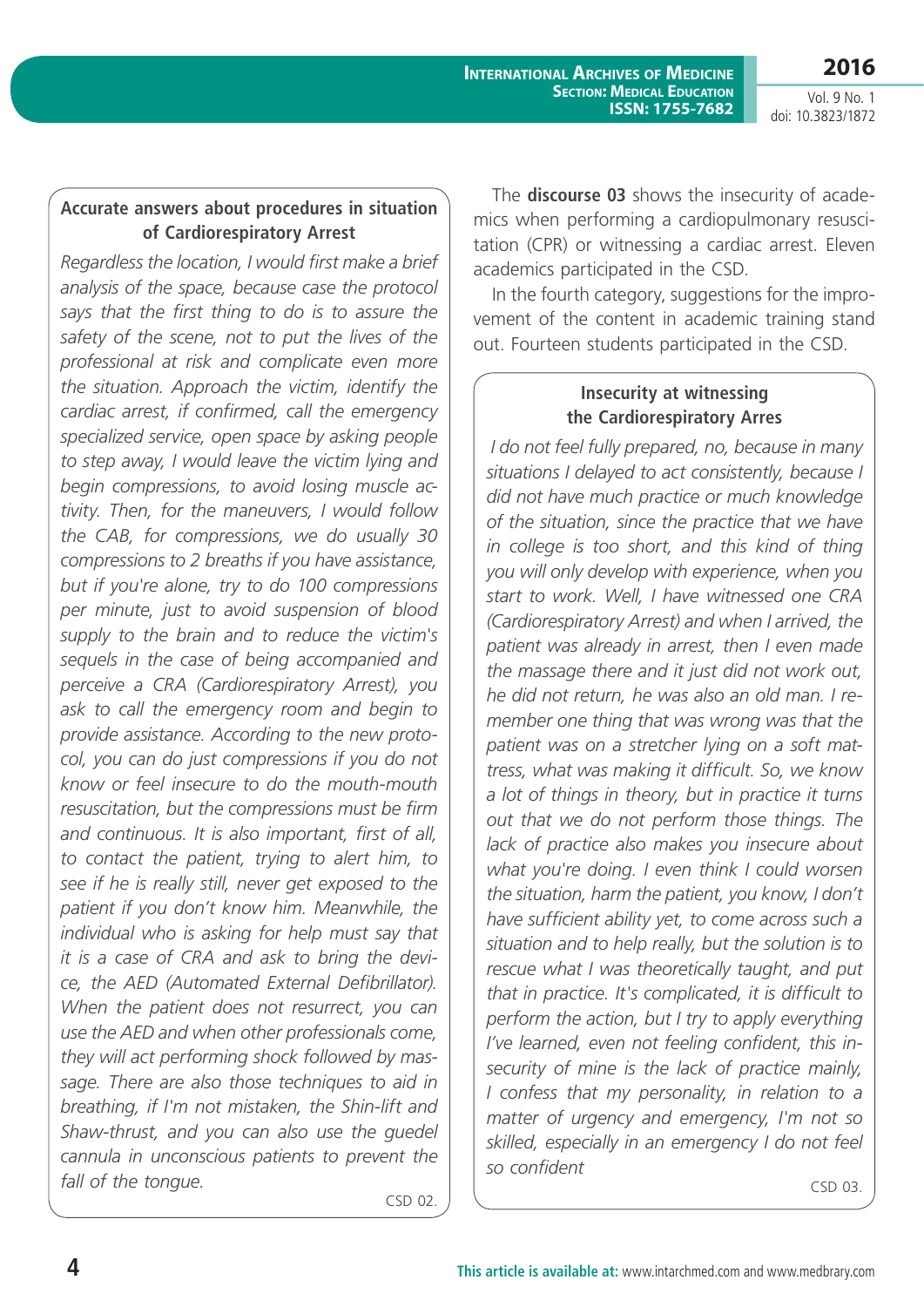**2016**

Vol. 9 No. 1 doi: 10.3823/1872

### **Suggestions to improve the content of academic training**

*More practices, because it is the practice what actually teaches students, more hours dedicated to practical classes, because I think the length of this kind of class is very short. More teachers to give more support are also needed, because only one teacher has too many responsibilities. [...] It is interesting to correlate theory with practice, which is the largest deficit in the graduation, that I perceive and also other colleagues of mine. These practical classes should be worked in laboratories prepared for students to feel prepared to work, make them to put their hands to work, do the procedures in a manner at least like the reality, in the time that this is needed. Also, some videos would do well, a dynamic class, covering a fact as if it was real, and not fictional. I believe that a simulation would teach much more than just a simulation in the classroom.*

CSD 04.

# **Discussions**

About the CSD01, the fragility in the identification of a Cardiorespiratory Arrest (CRA), as the reported symptoms do not match the CRA itself, but other diseases and conditions linked to urgencies and emergencies related to the cardiopulmonary system.

According to the American Heart Association (AHA), the CRA is the cessation of circulation and respiration and it is recognized by the absence of heartbeat and breathing in an unconscious patient(8]. The recognition of CRA is done through the triad of unconsciousness; absence breathing and absence of pulse (carotid or femoral) [9].

In turn, the shock, a situation confused with CRA by students, can be defined as a clinical syndrome characterized by imbalance between the supply of cell and tissue oxygen and nutrients and their consumption. The main signs of organ dysfunction affect the cardiovascular system (which can lead to CRA), central nervous system, respiratory system, digestive system, urinary system, hematologic system and the skin [9-10].

According to the authors cited above, the clinical signs of organ dysfunction in multiple systems due to poor tissue perfusion as a result of shock are: Change in the level of consciousness (lowering, agitation, confusion framework, etc.); arterial hypotension, slowed capillary refill time, cold extremities, increases in lactate levels (>2 mmol/L); respiratory distress (tachypnea, dyspnea, etc.), hypoxia, hyperventilation or hypoventilation, stasis, intestinal obstruction, elevated liver enzymes, loss of liver function, oliguria, acute renal failure, thrombocytopenia, thrombosis, extended clotting times, a tendency to bleeding diathesis, cold and clammy skin, livedo reticularis, etc. Some of these elements have been highlighted in the CSD of students as CRA characteristics.

Therefore, the incoherence of speech to describe the symptoms of CRA is notable, since according to the AHA, the symptoms are unconsciousness; absence of central pulse and absence of breathing. Thus, what could be observed was a prevalent correlation of CRA with shock state [11].

Thus, this shows the unpreparedness of academics in identifying a CRA according to its symptoms, calling for an indispensable critical reflection and reformulation in terms of discipline as well as in terms of Pedagogical Political Project of the course.

The CSD02 reveals coherence regarding the care provided to the patient victim of CRA, either alone or accompanied. It identifies also the knowledge of academics in relation to the protocol of Basic Life Support (BLS) of the America Heart Association (AHA), when they state that they should follow the CAB and prioritize chest compressions.

According to the Advanced Cardiovascular Life Support (ACLS) of the AHA(11], the evaluation of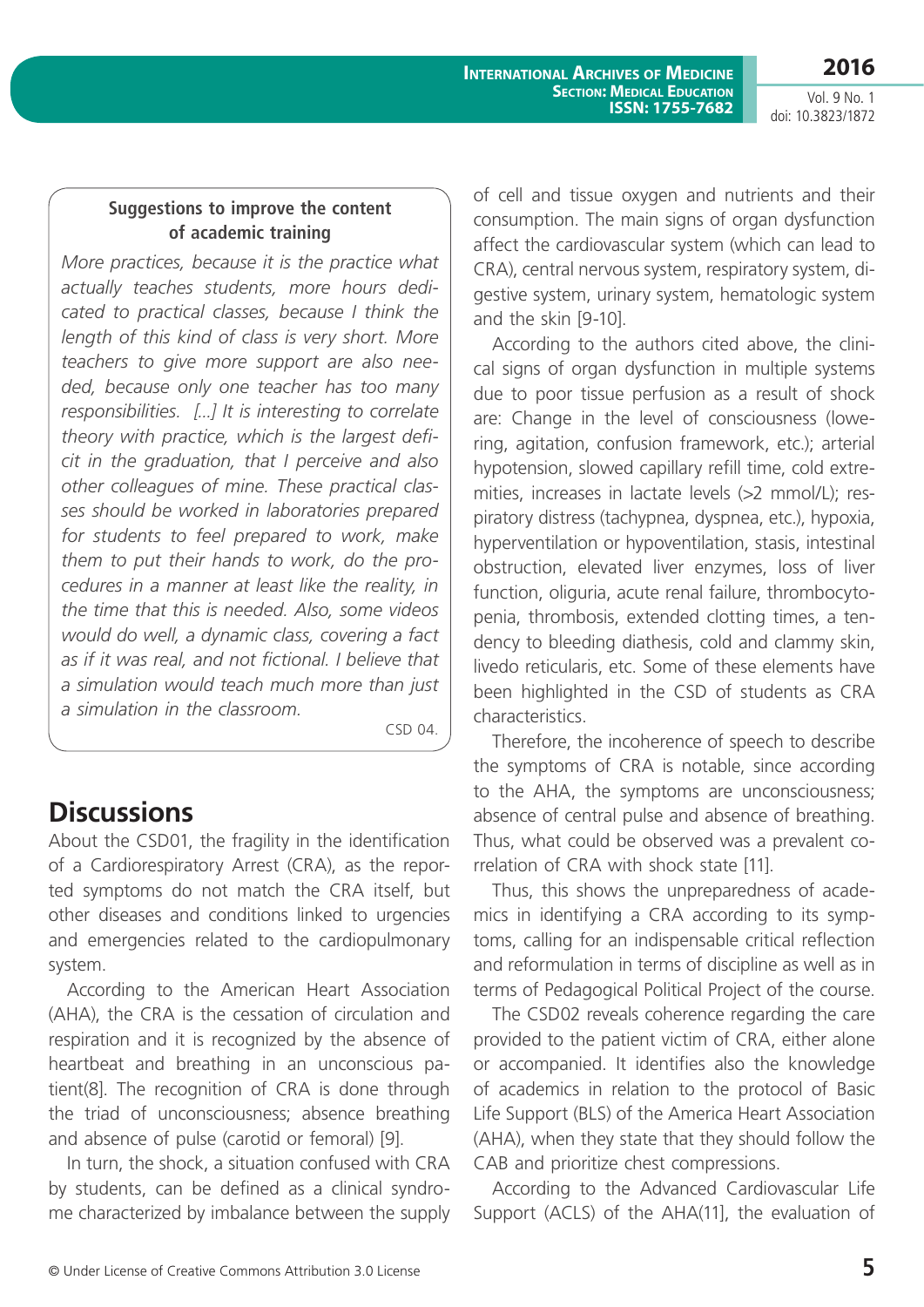**2016**

Vol. 9 No. 1 doi: 10.3823/1872

BLS is a systemic approach that emphasizes the CPR and early defibrillation, and does not include advanced interventions such as advanced airway techniques or administration of medications. The implementation of evaluation actions of BLS significantly increases the possibility of survival of the patient, as well as a good neurological outcome.

In the speech reported above one can see a systemic approach to perform the BLS. Knowledge of academics on how to act before a possible victim of CRA is also seen, whether in the hospital or extrahospital environment.

The CSD02 goes against the CSD01, since accurate answers are approached, but there are more students in the construction of CSD01, what shows that there are more flaws revealed by the inaccurate answers than potential in the accurate answers.

In 2009, the protocol included the alarming of a team of advanced support and request defibrillator followed by two ventilations followed by 30 chest compressions, based on the AHA algorithm in attendance to CRA. However, in recent times, it has been found that the rate of survival posterior a CRA is three times higher in people who have been subjected only to chest compressions [12].

With this change in the algorithm, compressions began to be priority in caring for victims of CRA, once its benefits were proved to be greater when time interval is reduced to its realization. This change in conduct is part of the new guidelines of the International Liaison Committee on Resuscitation (ILCOR) that in 2010 were validated to all the world [13], what was confirmed in this study by the CSD of students.

Finally, it is important to note that the procedures in CRA based on ALS were not mentioned in the CSD02. This shows that academics are still limited to the most simple procedures, of lower complexity, in this critical situation of care.

Lack of self-confidence to perform procedures related to CRA is observed in the CSD03. This insecurity is justified by the students as a result of the few practical experiences. Another point identified in the discourse was the fear of harming the victim of CRA. The unpreparedness to act in this stressful situation is thus identified.

In the internship field, as academics, the witnessing of a cardiac arrest brings up mixed feelings, such as fear, insecurity and lack of preparation to act on this critical situation. The theoretical knowledge acquired by students in the classroom is not enough to make them actively and safely participate in the care of CRA cases [14].

This theme paralyzes the academics by their imagining that an incorrect conduct may cost the life of a human being, and that ability and quick reasoning are not the only requirements for effective care [14]. The association between theory and practice is necessary, which must be essential when it comes to assist a victim of CRA. The above confirms what is stated in the discourse, when the subject reports on the difficulty and delay to act coherently.

It was noticed that the acquired theoretical knowledge to date by the trainees was not enough to make them participate actively and safely in a situation of cardiorespiratory arrest, what is also observed in another study [13].

The lack of confidence causes stress, fatigue, anxiety and depression. All these situations put the patient's safety as well as the staff's and students' safety at risk, requiring interventions to prevent them.

It is observed in CSD04 that one of the suggestions is related to the gap in practical experience. So there is the need to expand the amount of theoretical and practical classes, as well as use of diverse kinds of training, not only in the laboratory or in the hospital, but also at the services of the Emergency Care Units (ECUs), SAMU (Emergency Mobile Care Service) and pediatric services.

The practice decreases the feelings of fear and insecurity existing among academics. To witness emergency situations that will certainly come in the future is something that will diminish such feelings, since the nurse will be ready and will have expe-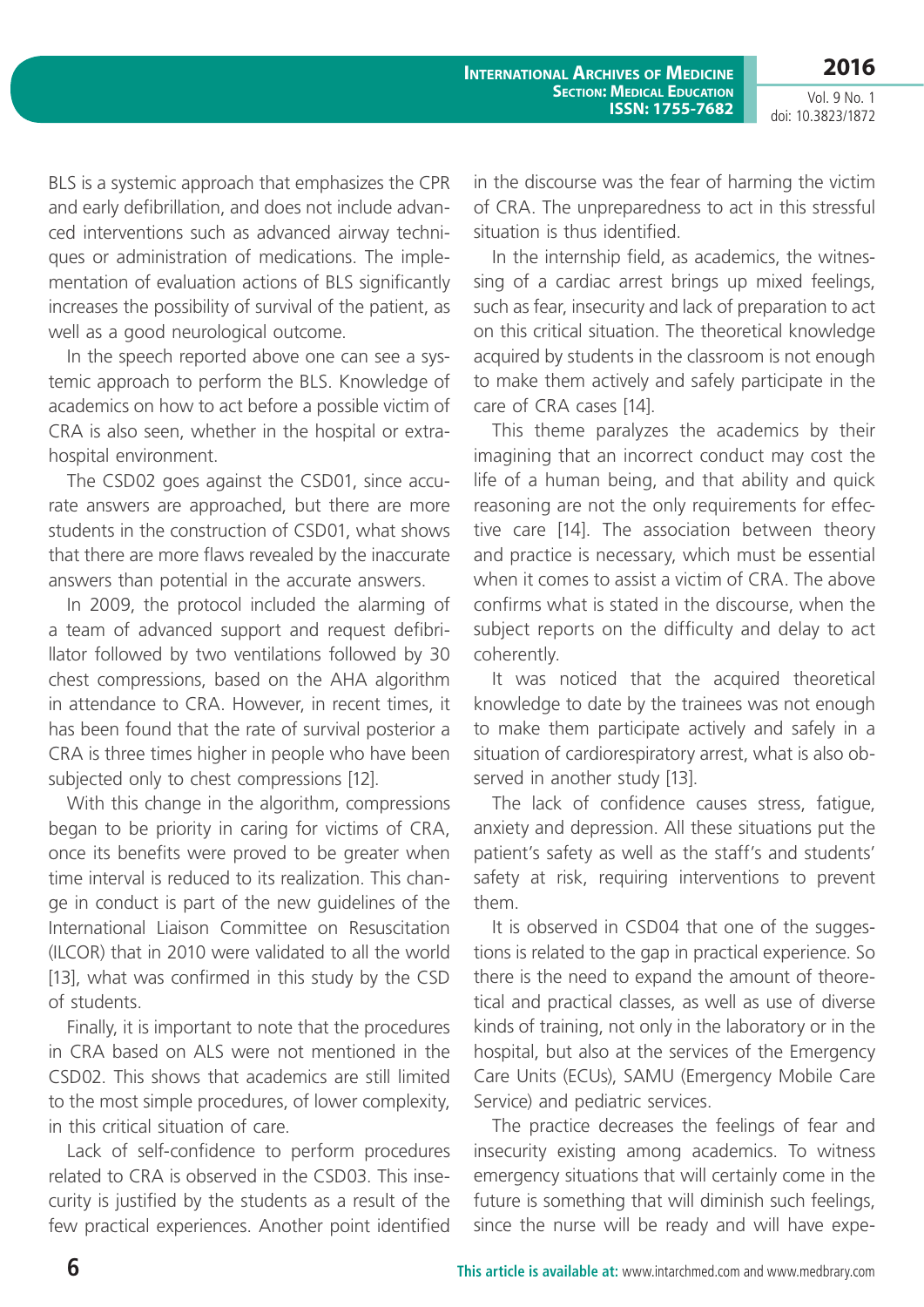**2016**

Vol. 9 No. 1 doi: 10.3823/1872

rience with some procedures to offer proper care. The experience of the traineeship is very important to know these manifestations, because with that, teachers may work better the fears, anxiety and emotions experienced by students on contact with the environment where critical care is developed [15].

Another point to be discussed is the difficulty in getting practical fields, marked with overcrowding of the space, once Nursing colleges are too many and health practices scenarios are few, interfering with the formation process of students [16].

Furthermore, the difficulty in the practice field causes many courses to develop some activities in virtual laboratories, but this leads the student to become distant from the customer, making the process of training bookish, without adherence to health practices.

Perhaps this explains to some extent why few practices are reported in the discourse. In fact there are few scenarios for practice available for nursing students in the region, which end up overcrowding health institutions. One of the solutions of institutions of higher education in health to meet the need is to equip laboratories to simulate real situations. It is essential to expand the network of partnerships with health institutions in order to increase the range of options of practical fields and therefore increase the quality of the learning process in situations of BLS and ALS in cases of CRA.

## **Conclusion**

This study aimed to ascertain the knowledge of nursing students from a public institution of higher education about Cardiorespiratory Arrest (CRA). It prioritized academics of the eighth and ninth period (consecutive semesters of the course), as they had already gone through all the theoretical and practical disciplines.

The analysis revealed the unpreparedness of academics, as well as their insecurities related to CRA. The lack of practices contribute to make them fearful, blaming the educational institution for not providing environments that better prepare them to stressful situations of emergencies, which require knowledge and ability to act quickly when assisting the patient.

Flaws in knowledge about the signs of CRA were noted in the present study, and these may jeopardize patient safety.

Importantly, the results of this research have limitations. The study was carried out with only two group of students from a public institution of higher education, and thus the data cannot be generalizes to other groups and to all other public institutions of higher education in Brazil. The offer of more practical scenarios in health for students of this particular area greatly depends on the plan of class built by professors, and the plan of course defined by the institutions, as well as depends on the reality of the region.

This area also requires much more exploration, because academic environment is the basis for professional training and ingression in the labor market. Therefore, institutions of education must constantly seek strategies to improve the process of training in order to meet the demands imposed by the new global context, as well as they must investigate how such training is being conducted. Professionals should be able to face the challenges typical of the healthcare offered by them. They should be prepared to deal with this with awareness and critical thinking.

For this reason, the present research has the purpose of awakening and sensitizing new discussions on the academic scene about how the training of new nurses is being done by focusing on the evaluation of the knowledge of students about working in emergencies and health services, since these will be part of the current labor market. Finally, there is the need to carry out further research, especially of interventionist nature, so as to change a certain reality.